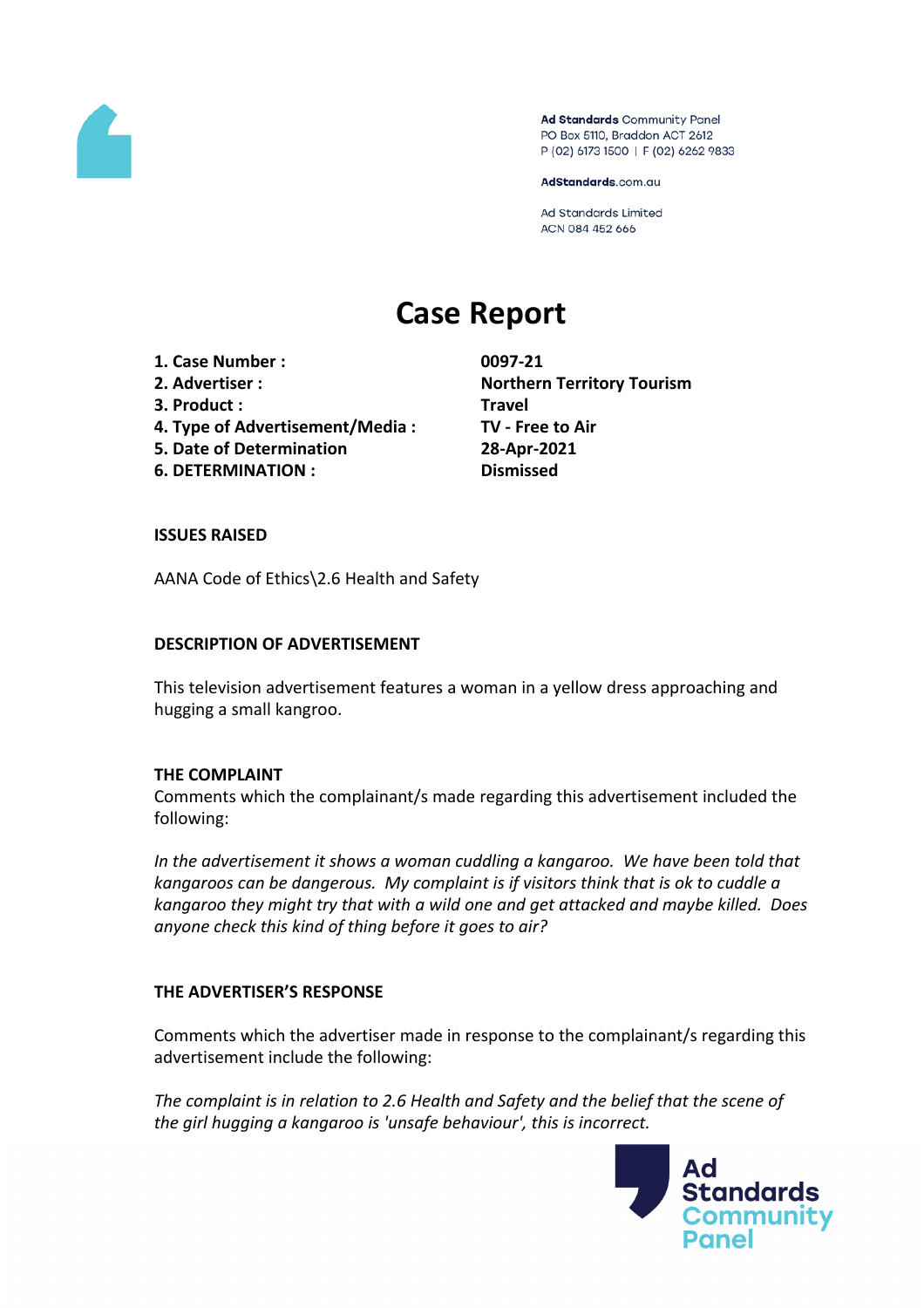

*This advertisement is promoting travel to the Northern Territory. In the Northern Territory you can interact safely with kangaroos at a number of tourism attractions including the Kangaroo Sanctuary in Alice Springs where this scene was filmed. In this supervised and safe environment kangaroos are rescued and reared until they can be safely returned to the wild or if they are unable to be relocated back into the wild they are looked after for the remainder of their lives at the sanctuary.*

*Like many sanctuary's, wildlife parks and zoo's across the country the Kangaroo Sanctuary promotes up close and often physical interactions with their animals and as a leading tourism operator the Kangaroo Santuary attracts 1000's of visitors from around the world every year, with over 650,000 followers on Facebook and 1m on Instagram. Both of these platforms post content to their large global audience, of visitors having similar interactions with their kangaroos.*

*With the exception of holding baby kangaroos while feeding them all interactions with kangaroos at the Sanctuary are initiated by the animals themselves and are supervised by Chris 'Brolga' Barns who has been operating the Sanctuary and Rescue Centre for over 15 years. The ad clearly promotes visiting the Northern Territory for a range of tourism experiences and does not promote that people attempt to hug kangaroos outside of Northern Territory tourism experiences.*

#### **THE DETERMINATION**

The Ad Standards Community Panel (Panel) considered whether the advertisement breaches Section 2 of the AANA Code of Ethics (the Code).

The Panel noted the complainant's concern that viewers of the advertisement may think that it is safe to hug wild kangaroos.

The Panel viewed the advertisement and noted the advertiser's response.

## **Section 2.6: Advertising or Marketing Communications shall not depict material contrary to Prevailing Community Standards on health and safety.**

The Panel noted the advertiser's response that there are several tourist attractions in the Northern Territory that enable visitors to interact with kangaroos and that the advertisement was filmed in such a place.

The Panel considered that the advertisement is promoting various Northern Territory tourist attractions and it is reasonable for the advertiser to show imagery of such attractions.

The Panel noted that it would be unlikely for a person to be able to imitate such behaviour with a wild kangaroo. The Panel considered that the advertisement does